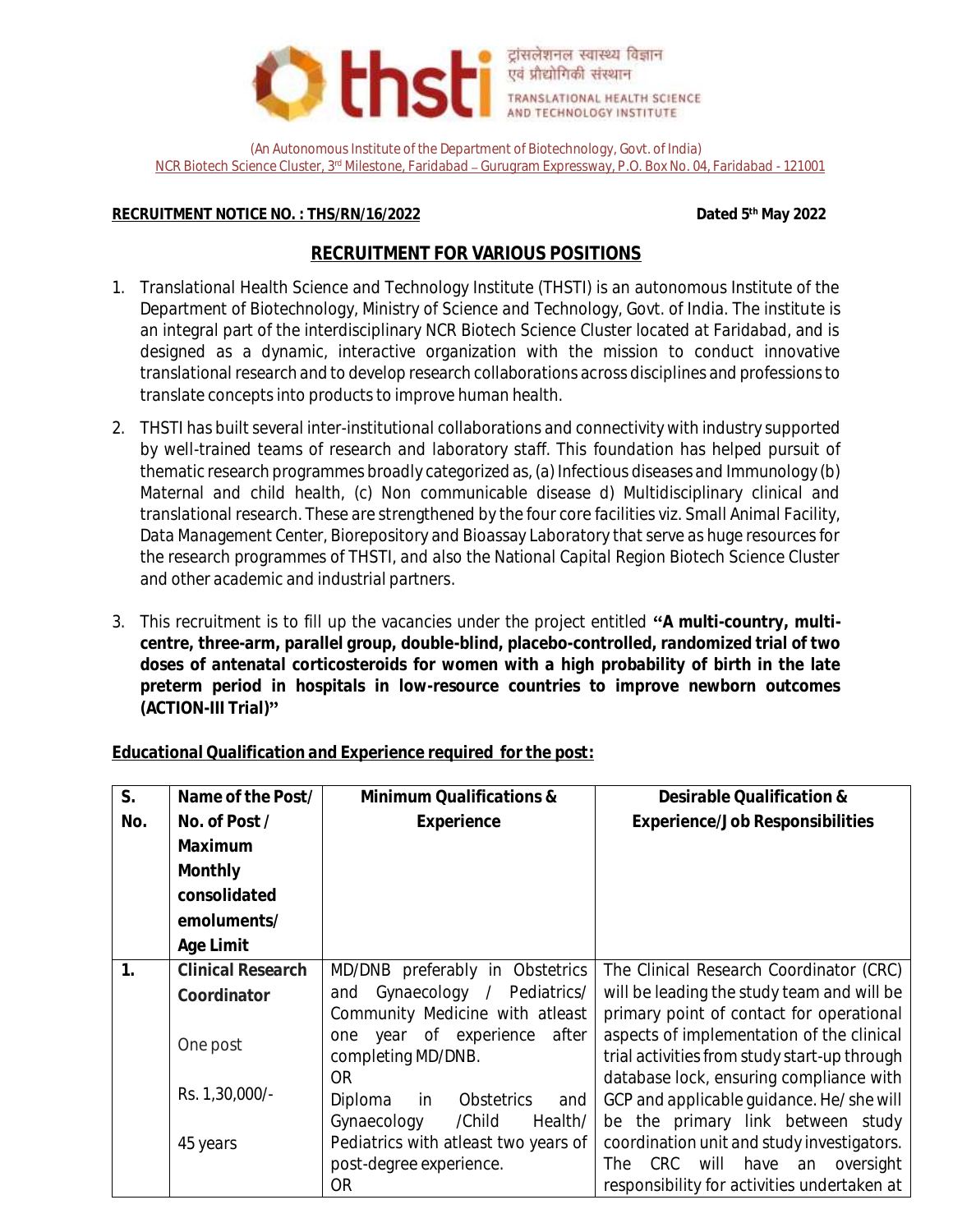| MBBS with atleast four years work                                                                                                                                                                                                                                                                                                                                                                                                                                                                                                                                                                                                                                                                                                                                                                                                                                                                                                                                                                                                                                                                                                                          | hospital site. He/she will be responsible                                                                                                                                                                                                                                                                                                                                                                                                                                                                                                                                                                                                                                                                                                                                                                                                                                                                                                                                                                                                                                                                                                                                                                                                                                                                                                                                                                                                                                                                                                           |
|------------------------------------------------------------------------------------------------------------------------------------------------------------------------------------------------------------------------------------------------------------------------------------------------------------------------------------------------------------------------------------------------------------------------------------------------------------------------------------------------------------------------------------------------------------------------------------------------------------------------------------------------------------------------------------------------------------------------------------------------------------------------------------------------------------------------------------------------------------------------------------------------------------------------------------------------------------------------------------------------------------------------------------------------------------------------------------------------------------------------------------------------------------|-----------------------------------------------------------------------------------------------------------------------------------------------------------------------------------------------------------------------------------------------------------------------------------------------------------------------------------------------------------------------------------------------------------------------------------------------------------------------------------------------------------------------------------------------------------------------------------------------------------------------------------------------------------------------------------------------------------------------------------------------------------------------------------------------------------------------------------------------------------------------------------------------------------------------------------------------------------------------------------------------------------------------------------------------------------------------------------------------------------------------------------------------------------------------------------------------------------------------------------------------------------------------------------------------------------------------------------------------------------------------------------------------------------------------------------------------------------------------------------------------------------------------------------------------------|
| after<br>experience<br>completing<br>internship, preferably in the field of<br>Obstetrics<br>Gynaecology/<br>and<br>Pediatrics<br><b>OR</b><br>MBBS plus MPH with atleast two<br>years of work experience in clinical<br>research after completing MPH.<br>Desirable:<br>• 2 years of work experience in a<br>clinical trial or a public health<br>project.<br>GCP,<br>Understanding<br>Оf<br>regulations and guidelines<br>Demonstrated ability to develop<br>and implement monitoring<br>plans, SOPs<br>Computer<br>skills<br>including<br>$\bullet$<br>proficiency in use of Microsoft<br>Office applications<br>Ability to build effective project<br>teams, ability to motivate<br>others, delegation, drive and<br>timely/ quality decision making<br>Knowledge of adverse medical<br>$\bullet$<br>event investigation, analysis,<br>and reporting procedures and<br>standards<br>Effective communication skills,<br>the provision of timely and<br>accurate<br>information<br>to<br>stakeholders<br>Good organizational behavior<br>and problem-solving skills<br>Effective time management<br>skills and ability to manage<br>competing priorities | for:<br>Providing<br>input<br>into<br>and/or<br>developing study related material<br>such as clinical operations plan, SOPS,<br>CRF completion guidelines, informed<br>consent, study logs/forms and other<br>study related documents;<br>Supporting the submissions for<br>relevant government<br>$\frac{1}{2}$<br>ethics<br>approvals;<br>Developing training module and<br>planning the initial and retraining<br>sessions for the research study staff<br>along with the site CROs (called<br>clinical research officers)<br>Contribute<br>through<br>operational<br>inputs in protocol and study budget<br>related decisions :<br>Structuring<br>supervising<br>and<br>compliance for<br>the<br>study<br>Ensuring<br>management<br>plans;<br>compliance<br>with<br>the<br>project<br>requirements and cascading the<br>issues/ updates to the relevant<br>stakeholders;<br>Supervising the site preparation,<br>study implementation at site and<br>ongoing study and QC activities;<br>Reviewing protocol deviations and<br>loss to follow up to ensure quality data<br>is delivered;<br>Communicating with site supervisor<br>and site investigator for tracking<br>patient recruitment and progress to<br>study timelines; maintaining and<br>reporting metrics for clinical site<br>performance<br>Providing input and support to<br>$\bullet$<br>maintain appropriate documentation<br>for adverse event safety monitoring,<br>and collaborating in submission of<br>safety reports to sponsor, Ethics<br>Committees and other applicable |
|                                                                                                                                                                                                                                                                                                                                                                                                                                                                                                                                                                                                                                                                                                                                                                                                                                                                                                                                                                                                                                                                                                                                                            | authorities;<br>Liasoning with the QM team to ensure<br>good quality of study data;<br>Providing support to site team to<br>prepare for clinical audits and to<br>respond to audit findings conducted<br>by internal QA and external agencies;<br>Supervising the data management<br>progress with data manager and the                                                                                                                                                                                                                                                                                                                                                                                                                                                                                                                                                                                                                                                                                                                                                                                                                                                                                                                                                                                                                                                                                                                                                                                                                             |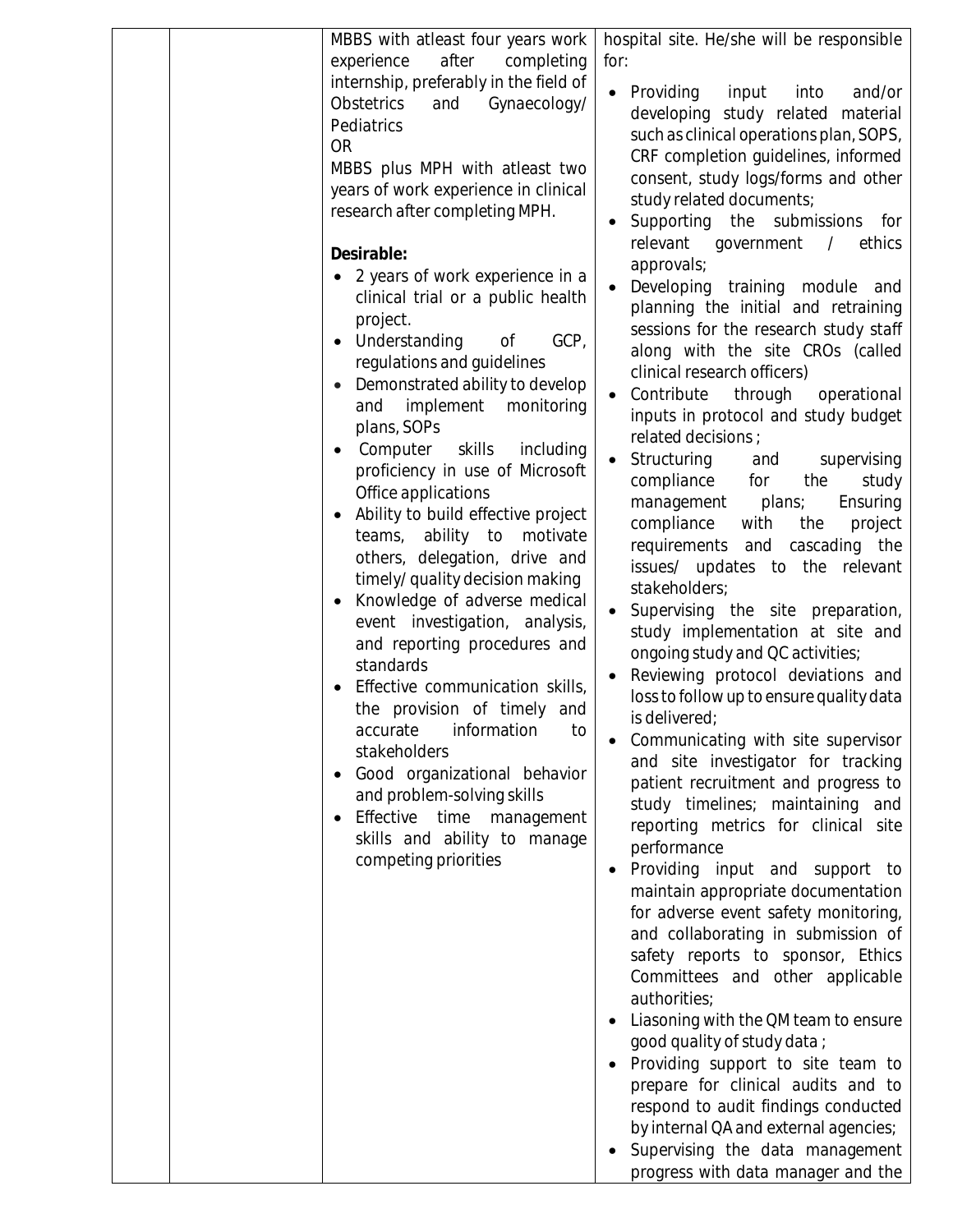|    |                                                                                 |                                                                                                                                                                                                                                                                                                                                                                                                                                                                                                                                                                                                                                                                                                                          | DM team;<br>Work with coordinating PI to ensure<br>that the trial is meeting its targets, is<br>producing meaningful output and to<br>predict and plan any changes that<br>warrant requests to changes in<br>protocol, funding, or timelines;<br>Keeping stakeholders informed on<br>study<br>risks<br>progress,<br>and<br>accomplishments.<br>Knowledge of adverse medical event<br>investigation, analysis, and reporting<br>procedures and standards<br>The CRC will be based at the coordinating<br>centre at THSTI but will have to make site<br>visits                                                                                                                                                                                                                                                                                                                                                                                                                                                                                                                                                                                                                                                                      |
|----|---------------------------------------------------------------------------------|--------------------------------------------------------------------------------------------------------------------------------------------------------------------------------------------------------------------------------------------------------------------------------------------------------------------------------------------------------------------------------------------------------------------------------------------------------------------------------------------------------------------------------------------------------------------------------------------------------------------------------------------------------------------------------------------------------------------------|-----------------------------------------------------------------------------------------------------------------------------------------------------------------------------------------------------------------------------------------------------------------------------------------------------------------------------------------------------------------------------------------------------------------------------------------------------------------------------------------------------------------------------------------------------------------------------------------------------------------------------------------------------------------------------------------------------------------------------------------------------------------------------------------------------------------------------------------------------------------------------------------------------------------------------------------------------------------------------------------------------------------------------------------------------------------------------------------------------------------------------------------------------------------------------------------------------------------------------------|
| 2. | Senior Clinical<br>Research Officer<br>Five posts<br>Rs. 1,25,000/-<br>45 years | MD/DNB or equivalent degree in<br>Obstetrics and Gynaecology from<br>MCI recognised University.<br>Desirable:<br>2 years of work experience in a<br>clinical trial or a public health<br>project.<br>Conversant with Good Clinical<br>Practice<br>Demonstrated ability to develop<br>implement<br>monitoring<br>and<br>plans, SOPs<br>Computer skills including<br>proficiency in use of Microsoft<br>Office applications<br>Ability to build effective project<br>teams, ability to<br>motivate<br>others, delegation, drive and<br>timely/ quality decision making<br>Good organizational behavior<br>and problem-solving skills<br>Effective time management<br>skills and ability to manage<br>competing priorities. | candidates<br>The<br>selected<br>will<br>be<br>responsible for oversight of activities<br>related to screening, enrolment<br>and<br>administration<br>of intervention<br>and<br>outcome assessment of mother<br>and<br>ensuring that the study is conducted in<br>accordance with study protocol, standard<br>operating<br>procedures, good clinical<br>practice, and applicable guidelines<br>It will involve coordination between<br>investigators, project conduct team, data<br>management team and monitoring team;<br>tracking progress of project with updates;<br>safety reporting within the prescribed<br>timelines; monitoring deliverables; and<br>ensuring<br>adherence<br>regulatory<br>to<br>requirements.<br>She/He will be responsible for:<br>Performing the dating USGs<br>Oversight<br>coordination<br>and<br>Оf<br>screening,<br>IP<br>enrolment<br>and<br>administration.<br>Oversight of monitoring of mothers till<br>discharge<br>Safety reporting for adverse events;<br>preparing the SAEs reports to be<br>shared with all stakeholders in a<br>timely manner<br>Review and verification of completed<br>CRFs in a timely manner, before they<br>are transmitted to data management<br>team for entry |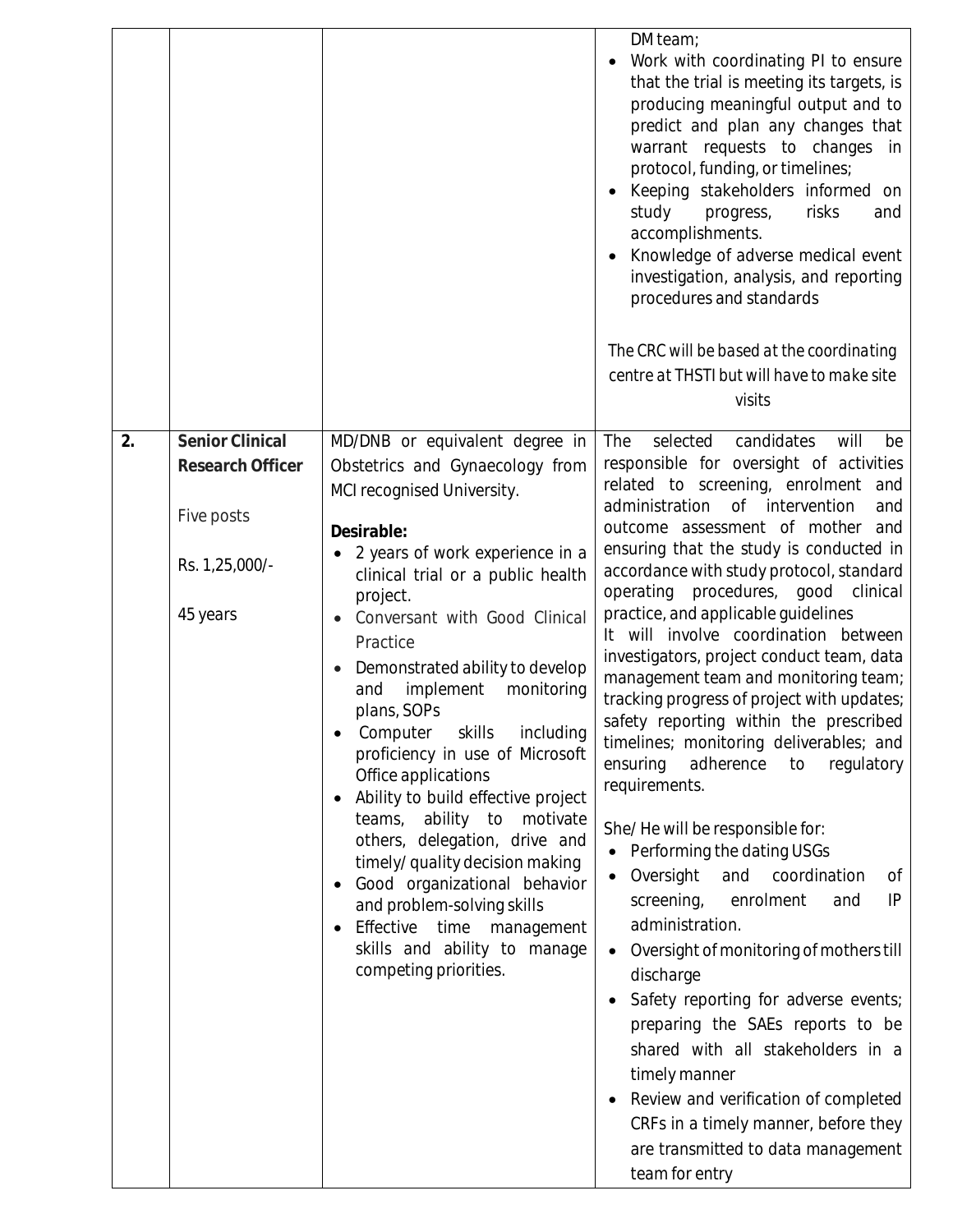|    |                                                                          |                                                                                                                                                                                                                                                                                                                                                                                                                                                                                                                                                                                                                                                                                                             | Timely resolution of queries in data<br>collected.<br>Supervising the study processes to<br>ensure compliance to SOPs, protocol,<br>national regulations; supervision of<br>process of taking written informed<br>consent;<br>Coordinating the smooth flow of data<br>from collection to data entry in<br>electronic platform<br>Reviewing participant recruitment,<br>protocol deviations, loss to follow up<br>for hospital site performance;<br>Responsible for intervention at site-<br>stock,<br>storage<br>appropriate<br>at<br>temperature<br>Responsible for equipment related to<br>maternal assessments<br>Training of research assistants and<br>field workers for maternal data<br>collection, outcome assessments,<br>follow-ups, CRF completion<br>Liaising with the QM team to ensure<br>good quality of study data<br>Any other work assigned by PI<br>The senior clinical research officers will be<br>based at Safdarjung hospital in Delhi |
|----|--------------------------------------------------------------------------|-------------------------------------------------------------------------------------------------------------------------------------------------------------------------------------------------------------------------------------------------------------------------------------------------------------------------------------------------------------------------------------------------------------------------------------------------------------------------------------------------------------------------------------------------------------------------------------------------------------------------------------------------------------------------------------------------------------|---------------------------------------------------------------------------------------------------------------------------------------------------------------------------------------------------------------------------------------------------------------------------------------------------------------------------------------------------------------------------------------------------------------------------------------------------------------------------------------------------------------------------------------------------------------------------------------------------------------------------------------------------------------------------------------------------------------------------------------------------------------------------------------------------------------------------------------------------------------------------------------------------------------------------------------------------------------|
| 3. | Clinical Research<br>Officer<br>Five posts<br>Rs. 1,00,000/-<br>45 years | MD/DNB or equivalent degree in<br>Pediatrics from MCI recognised<br>University.<br><b>OR</b><br>DCH<br>or equivalent<br>degree<br>in<br>Pediatrics from MCI<br>recognised<br>University.<br><b>OR</b><br><b>MBBS</b><br>from<br><b>MCI</b><br>recognized<br>University with at least three years<br>of work experience after completing<br>internship, preferably in the field of<br>Pediatrics<br><b>OR</b><br><b>MBBS</b><br><b>MCI</b><br>from<br>recognized<br>University and MPH with at least<br>one year of post qualification work<br>experience preferably in the field of<br>Pediatrics.<br><b>OR</b><br>BDS/<br>BAMS/<br>BHMS/<br><b>BPT</b><br>or<br>equivalent<br><b>MCI</b><br>degree<br>from | The<br>candidates will<br>selected<br>pe<br>responsible for oversight of activities<br>related to outcome assessment<br>of<br>newborn, and ensuring that the study is<br>conducted in accordance with study<br>protocol, standard operating procedures,<br>good clinical practice, and applicable<br>quidelines<br>It will involve coordination between<br>investigators, project conduct team, data<br>management team and monitoring team;<br>tracking progress of project with updates;<br>safety reporting within the prescribed<br>timelines; monitoring deliverables; and<br>ensuring<br>adherence<br>regulatory<br>to<br>requirements.<br>She/He will be responsible for:<br>• Oversight<br>coordination<br>and<br>Оf<br>outcome assessment in newborns.<br>Oversight of monitoring of newborns<br>till discharge                                                                                                                                      |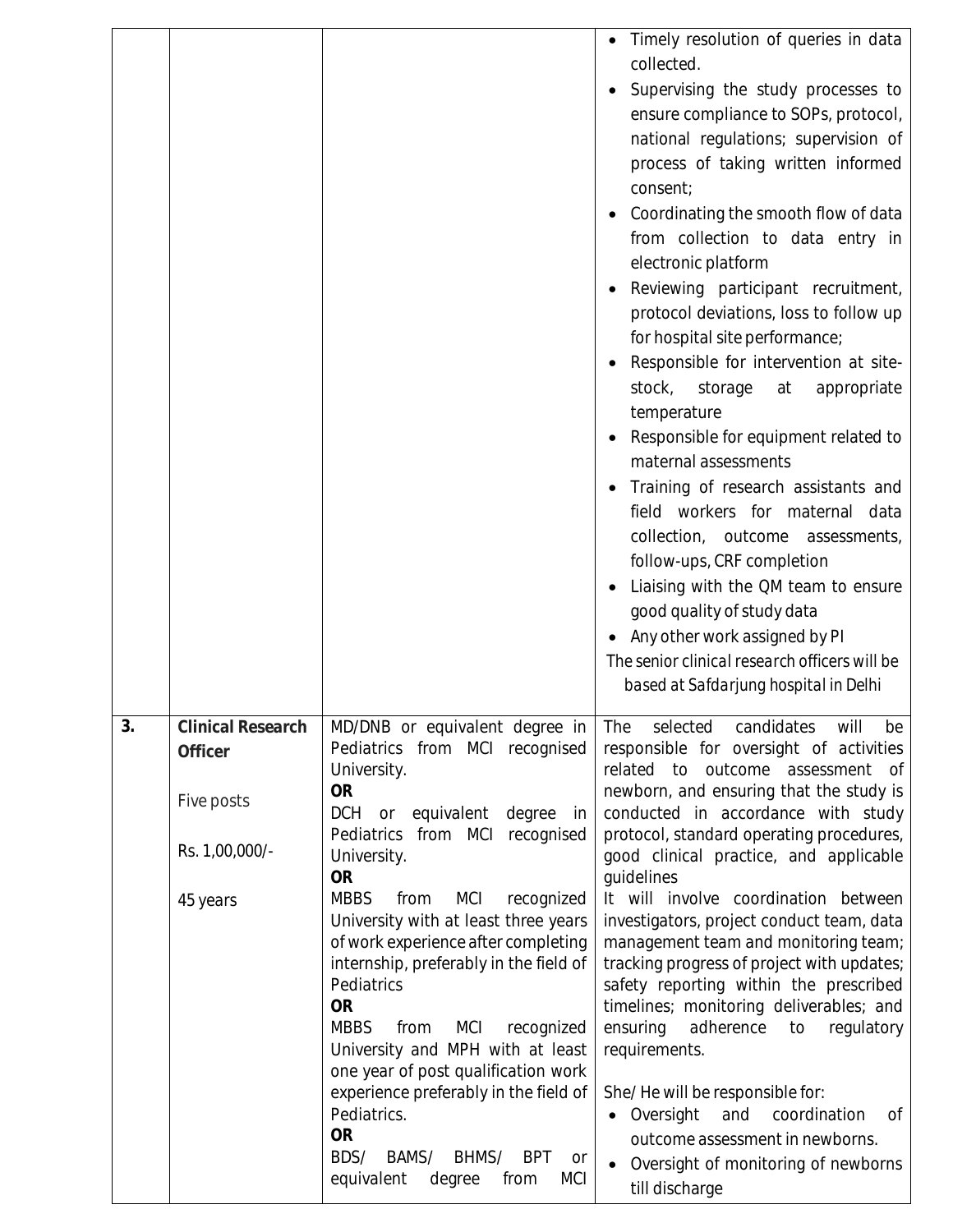|    |                                                         | recognised University and MPH with<br>at least<br>three years of post<br>qualification<br>work<br>experience<br>preferably in the field of Pediatrics.<br><b>OR</b><br>BDS/<br>BAMS/<br>BHMS/<br><b>BPT</b><br><b>or</b><br>equivalent<br>degree<br><b>MCI</b><br>from<br>recognised University with at least<br>five years of post-qualification work<br>experience<br>after<br>completing<br>internship, preferably in the field of<br>Pediatrics.<br>Desirable:<br>2 years of work experience in a<br>clinical trial or a public health<br>project or a MPH degree<br>Conversant with Good Clinical<br>Practice<br>Demonstrated ability to develop<br>and implement monitoring<br>plans, SOPs<br>Computer<br>skills<br>including<br>proficiency in use of Microsoft<br>Office applications<br>Ability to build effective project<br>teams, ability to motivate<br>others, delegation, drive and<br>timely/ quality decision making<br>Good organizational behavior<br>and problem-solving skills<br>Effective time management<br>skills and ability to manage<br>competing priorities. | Safety reporting for adverse events in<br>$\bullet$<br>newborns; preparing the SAEs reports<br>to be shared with all stakeholders in a<br>timely manner<br>Review and verification of completed<br>CRFs in a timely manner, before they<br>are transmitted to data management<br>team for entry<br>Timely resolution of queries in data<br>collected.<br>Supervising the study processes to<br>ensure compliance to SOPs, protocol,<br>national regulations; supervision of<br>process of assessing respiratory<br>support in newborn, anthropometry,<br>hypoglycemia, sepsis, etc<br>Ensuring timely follow-up visits of all<br>newborns till end of study; liaising<br>with project manager for this activity<br>Coordinating the smooth flow of data<br>from collection to data entry in<br>electronic platform<br>Reviewing data queries, protocol<br>deviations, loss to follow up for<br>hospital site performance;<br>Responsible for equipment related to<br>newborn assessments at site<br>Liaising with the QM team to ensure<br>good quality of study data<br>Training of research assistants and<br>field workers for newborn data<br>collection, outcome assessments,<br>follow-ups, CRF completion<br>Any other work assigned by PI<br>The clinical research officers will be based<br>at Safdarjung hospital in Delhi |
|----|---------------------------------------------------------|-------------------------------------------------------------------------------------------------------------------------------------------------------------------------------------------------------------------------------------------------------------------------------------------------------------------------------------------------------------------------------------------------------------------------------------------------------------------------------------------------------------------------------------------------------------------------------------------------------------------------------------------------------------------------------------------------------------------------------------------------------------------------------------------------------------------------------------------------------------------------------------------------------------------------------------------------------------------------------------------------------------------------------------------------------------------------------------------|--------------------------------------------------------------------------------------------------------------------------------------------------------------------------------------------------------------------------------------------------------------------------------------------------------------------------------------------------------------------------------------------------------------------------------------------------------------------------------------------------------------------------------------------------------------------------------------------------------------------------------------------------------------------------------------------------------------------------------------------------------------------------------------------------------------------------------------------------------------------------------------------------------------------------------------------------------------------------------------------------------------------------------------------------------------------------------------------------------------------------------------------------------------------------------------------------------------------------------------------------------------------------------------------------------------------------------------|
| 4. | Project Manager<br>One post<br>Rs. 65,000/-<br>45 years | Essential Qualification and<br>Experience:<br>Master's<br>degree<br>Life<br>in<br>Sciences/Pharmacy/ Public health<br>with at least two years of post-<br>qualification work experience in<br>clinical project management and/or<br>clinical trial or public health project<br>management.<br><b>OR</b>                                                                                                                                                                                                                                                                                                                                                                                                                                                                                                                                                                                                                                                                                                                                                                                   | The selected candidate will be responsible<br>for project management of one site for a<br>large randomized controlled trial. It will<br>involve<br>coordination<br>between<br>investigators, project conduct team, data<br>management team and monitoring team;<br>liaising with the funding agency; tracking<br>progress of project with<br>updates;<br>monitoring deliverables; and ensuring<br>adherence to regulatory requirements.                                                                                                                                                                                                                                                                                                                                                                                                                                                                                                                                                                                                                                                                                                                                                                                                                                                                                              |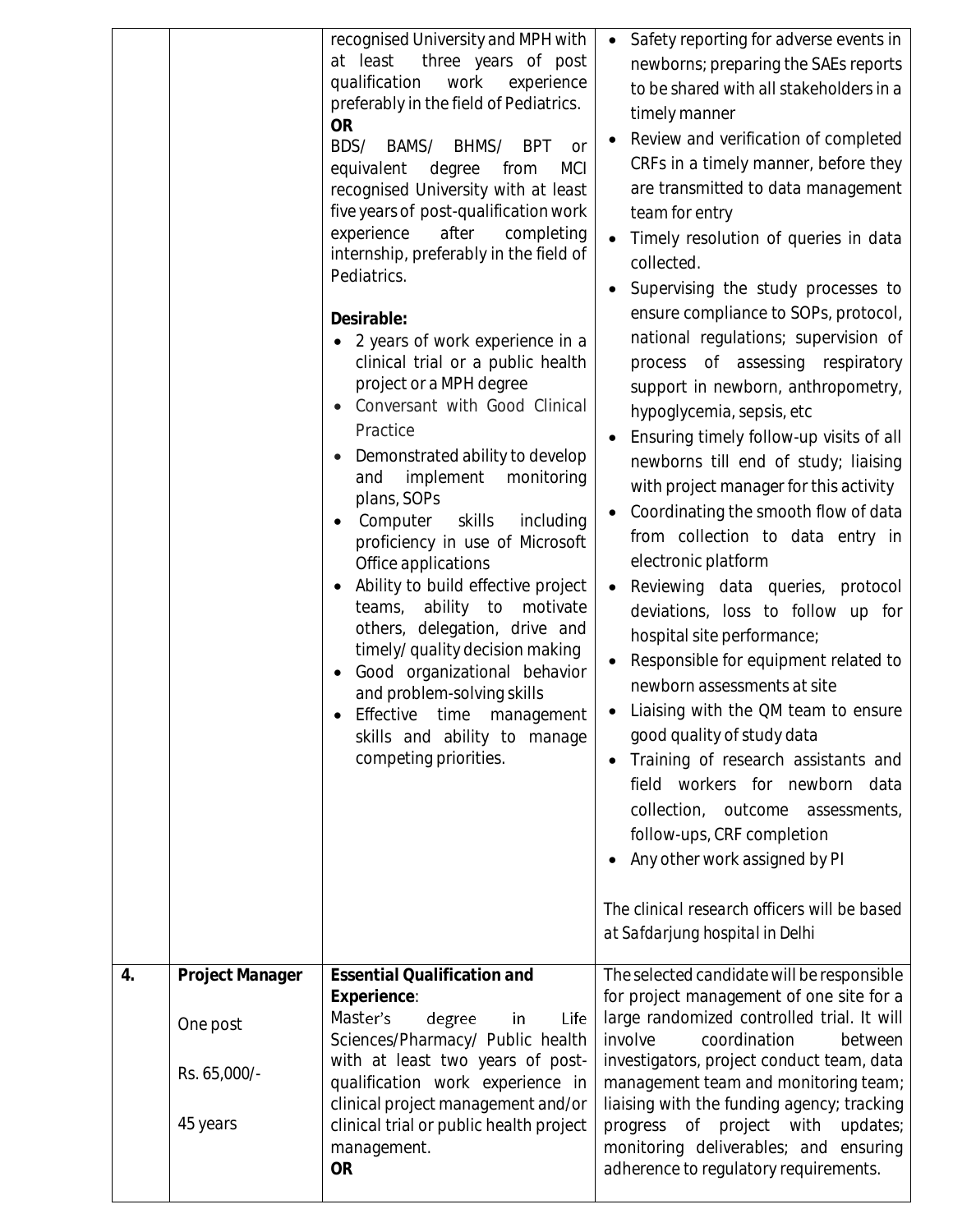| Post graduate degree in a health-         | He/She will be responsible for:                    |
|-------------------------------------------|----------------------------------------------------|
| related<br>discipline/<br>health          | • Implementing,<br>maintaining<br>and              |
| administration with at least two          |                                                    |
|                                           | developing efficient and effective                 |
| years of post qualification work          | administrative systems                             |
| experience in clinical project            | Assisting in compilation<br>and<br>$\bullet$       |
| management and/or clinical trial or       | preparation<br>briefing<br>of<br>and               |
| public health project management.         | presentation<br>materials, speeches,               |
| <b>OR</b>                                 | background<br>information<br>and                   |
| Graduate in any discipline with at        | documentation for meetings                         |
| least<br>Οf<br>seven<br>years<br>post     | Drafting of regular interval-based                 |
| qualification work experience in          |                                                    |
|                                           | reports for investigators and other                |
| clinical project management and/or        | stakeholders                                       |
| clinical trial or public health project   | Following<br>deadlines,<br>up<br>on<br>$\bullet$   |
| management.                               | commitments made, actions taken                    |
|                                           | coordinate<br>collection<br>and<br>and             |
| Essential:                                | submission of reports                              |
| • Prior experience in working in a        | Maintaining filing system ensuring                 |
| similar role within a renowned            | safekeeping of confidential materials.             |
| research/academic setting                 | Preparation<br>all<br>0f<br>necessary<br>$\bullet$ |
| • Demonstrated<br>ability                 |                                                    |
| to                                        | documentation, implementation of                   |
| understand,<br>explain<br>and             | follow-up actions                                  |
| communicate<br>and<br>manage              | Responsible for all logs (calibration,             |
| project conduct (track<br>trial           | equipment maintenance, training,                   |
| progress, quality,<br>risk<br>and         | etc), registers (all enrolments,                   |
| management) using<br>standard             | scheduled follow up registers),                    |
| tools and templates                       | documents and site file (updated                   |
| $\bullet$ Computer<br>skills<br>including | protocol, informed consent                         |
| proficiency in use of Microsoft           | document, eCRF and paper CRFs, all                 |
| Office, Ms-Word, Excel, Power-            |                                                    |
|                                           | relevant permissions)                              |
| point applications                        | Providing support for<br>efficient                 |
|                                           | functioning of the Project Team                    |
| Desirable:                                | Ordering and checking resources and                |
| · Demonstrable<br>application<br>Оf       | purchases for the team                             |
| project management concepts               | Primary liaison to the Procurement                 |
| • Effective time management skills        | Department at THSTI for equipment                  |
| and ability to manage competing           | order placement, processing invoices               |
| priorities.                               | when received                                      |
| · Good knowledge of Excel for office      | Management of office stationery                    |
|                                           |                                                    |
| accounting and budgeting                  | supplies, including maintenance of                 |
| · Good organizational behavior and        | office assets and stationery                       |
| problem-solving skills                    | Handling requests of travel and                    |
| · Ability to establish and maintain       | logistics arrangements for the team                |
| effective working relationships           | Providing<br>admin<br>support<br>to                |
| co-workers,<br>with<br>research           | conferences, workshops and project                 |
|                                           | related field visits                               |
| officers, investigators                   | Assisting in the coordination and                  |
| • Familiarity with the regulatory         |                                                    |
| frameworks<br>0f<br>biomedical            | delivery of workshops                              |
|                                           | Processing requests for identity cards             |
| research.                                 | and other documents for research                   |
|                                           | staff.                                             |
|                                           | Supervise filed technicians                        |
|                                           |                                                    |
|                                           |                                                    |
|                                           |                                                    |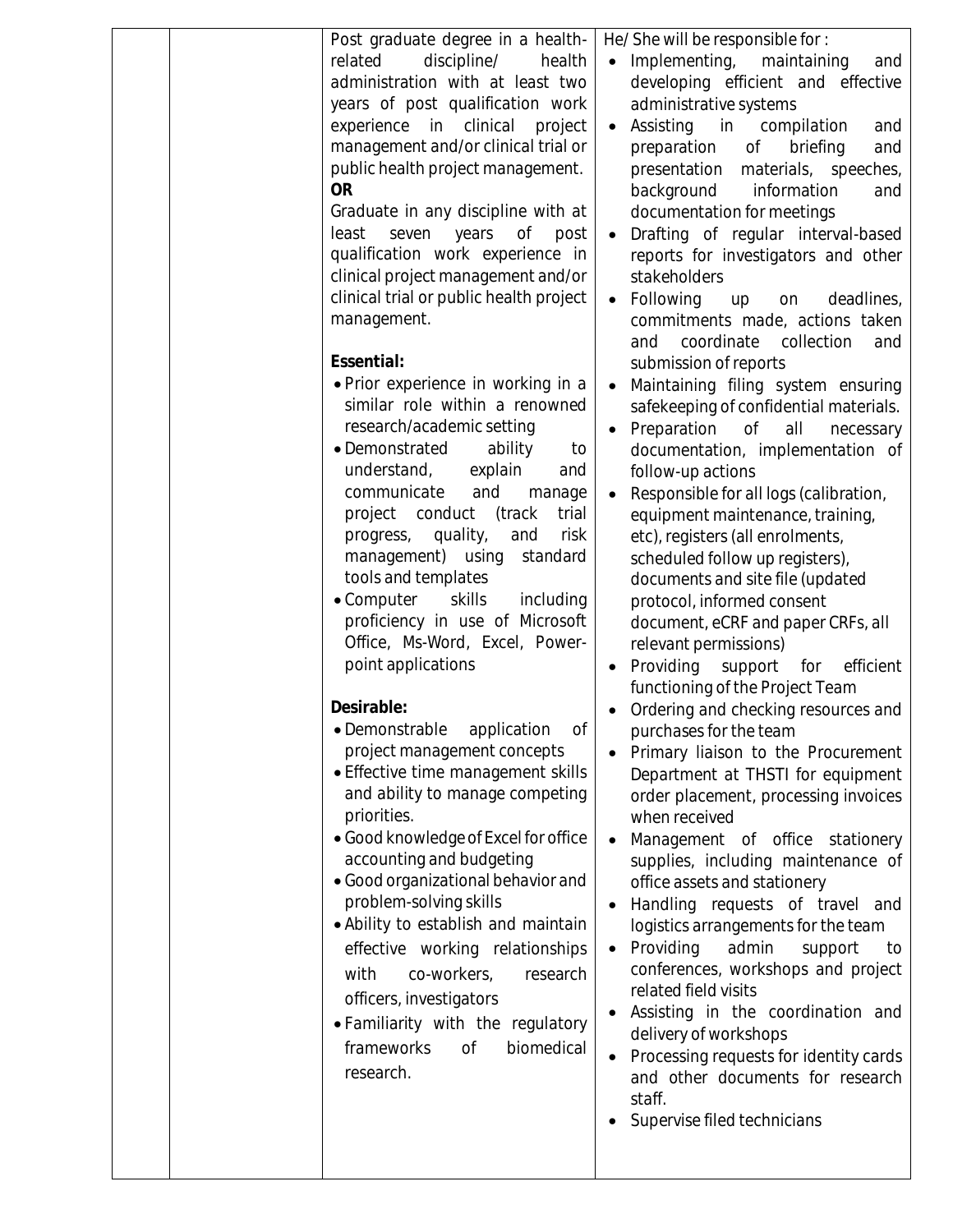|    |                           |                                                                                                                                                                                                                                                                                                                                                                                                                                                                    | The project manager will be based at                                                                                                                                                                                                                                                                                                                                                                                                                                                                                                              |
|----|---------------------------|--------------------------------------------------------------------------------------------------------------------------------------------------------------------------------------------------------------------------------------------------------------------------------------------------------------------------------------------------------------------------------------------------------------------------------------------------------------------|---------------------------------------------------------------------------------------------------------------------------------------------------------------------------------------------------------------------------------------------------------------------------------------------------------------------------------------------------------------------------------------------------------------------------------------------------------------------------------------------------------------------------------------------------|
|    |                           |                                                                                                                                                                                                                                                                                                                                                                                                                                                                    | Safdarjung hospital in Delhi.                                                                                                                                                                                                                                                                                                                                                                                                                                                                                                                     |
|    |                           |                                                                                                                                                                                                                                                                                                                                                                                                                                                                    |                                                                                                                                                                                                                                                                                                                                                                                                                                                                                                                                                   |
| 5. | Data Manager              | Essential<br>Qualifications<br>and                                                                                                                                                                                                                                                                                                                                                                                                                                 | The<br>selected<br>candidate<br>will<br>be                                                                                                                                                                                                                                                                                                                                                                                                                                                                                                        |
|    | One post                  | Experience:<br>Post graduate degree in Computer<br>Application/ Computer Science/                                                                                                                                                                                                                                                                                                                                                                                  | responsible for taking lead in data<br>management<br>the<br>for<br>mentioned<br>randomized<br>controlled<br>trial,<br>timely                                                                                                                                                                                                                                                                                                                                                                                                                      |
|    | Rs. 65,000/-              | Data Science from a recognized<br>University with atleast two years of<br>post qualification work experience                                                                                                                                                                                                                                                                                                                                                       | delivery of key tasks, while maintaining<br>high quality standards. Mentoring and<br>development of the data management                                                                                                                                                                                                                                                                                                                                                                                                                           |
|    | 45 years                  | in clinical data management.<br><b>OR</b>                                                                                                                                                                                                                                                                                                                                                                                                                          | team is a key outcome area for this role.<br>The Data Manager will serve as a point of                                                                                                                                                                                                                                                                                                                                                                                                                                                            |
|    |                           | Graduate<br>degree<br>in Computer                                                                                                                                                                                                                                                                                                                                                                                                                                  | contact for the sponsor.                                                                                                                                                                                                                                                                                                                                                                                                                                                                                                                          |
|    |                           | Science/ Computer Application<br>from a recognized University with<br>atleast<br>five<br>years<br>of<br>post<br>qualification work experience in                                                                                                                                                                                                                                                                                                                   | He/She will work closely with the central<br>data management team of THSTI and<br>WHO and will be responsible for:                                                                                                                                                                                                                                                                                                                                                                                                                                |
|    |                           | clinical data management.<br><b>OR</b><br>Graduate degree in any discipline<br>with computer diploma from a<br>recognized Institute/University with<br>atleast seven years<br>of post<br>qualication work experience in                                                                                                                                                                                                                                            | Site clinical data management in<br>coordination with the central data<br>management team at THSTI & WHO<br>Developing and implementing data<br>standards<br>management<br>and<br>procedures; especially in terms of data<br>protection and data security, data                                                                                                                                                                                                                                                                                   |
|    |                           | clinical data management.<br>Essential:                                                                                                                                                                                                                                                                                                                                                                                                                            | back up plan<br>Deploying and maintenance of study<br>database.                                                                                                                                                                                                                                                                                                                                                                                                                                                                                   |
|    |                           | • Experience<br>in<br>Clinical<br>Data<br>Management,<br>Database<br>Administration<br>Software<br>and<br>Development<br>• Demonstrated<br>experience<br>in<br>preparation of Clinical Study Data<br>Management documents<br>• Demonstrated<br>experience<br>in<br>validation<br>software<br>and<br>documentation<br>Desirable:<br>• Working knowledge of clinical<br>database development, testing<br>and validation methodologies<br>and software documentation. | Review<br>finalize<br>and<br>the<br>data<br>working<br>management<br>plan<br>and<br>practice documents.<br>Contribute to development of edit<br>checks for the trial<br>Develop tools to track screened and<br>enrolled participants<br>Overall data management, query<br>management, data cleaning.<br>Timely report generation, to track<br>study progress, identify triggers of<br>non-compliance<br>Escalating triggers on variables that<br>are critical to quality.<br>Supervise data entry operators<br>• Any other work as assigned by PI |
|    |                           | • Sound IT skills<br>• Knowledge of server & hardware<br>maintenance                                                                                                                                                                                                                                                                                                                                                                                               | The data manager will primarily be based<br>at Safdarjung hospital in Delhi but will<br>divide time between SJH and THSTI                                                                                                                                                                                                                                                                                                                                                                                                                         |
| 6. | Project Assistant<br>(IT) | Graduate degree<br>in Computer<br>Science/Information<br>Technology<br>/Computer<br>Application<br><b>or</b>                                                                                                                                                                                                                                                                                                                                                       | understanding<br>0f<br>Good<br>$\mathsf{I}\mathsf{T}$<br>$\bullet$<br>infrastructure<br>stack<br>Good understanding<br>of Network                                                                                                                                                                                                                                                                                                                                                                                                                 |
|    | One post                  | equivalent with five years of post-<br>qualification experience<br>in the                                                                                                                                                                                                                                                                                                                                                                                          | architecture and related security risks                                                                                                                                                                                                                                                                                                                                                                                                                                                                                                           |
|    | Rs. 45,000/-              | relevant field.                                                                                                                                                                                                                                                                                                                                                                                                                                                    |                                                                                                                                                                                                                                                                                                                                                                                                                                                                                                                                                   |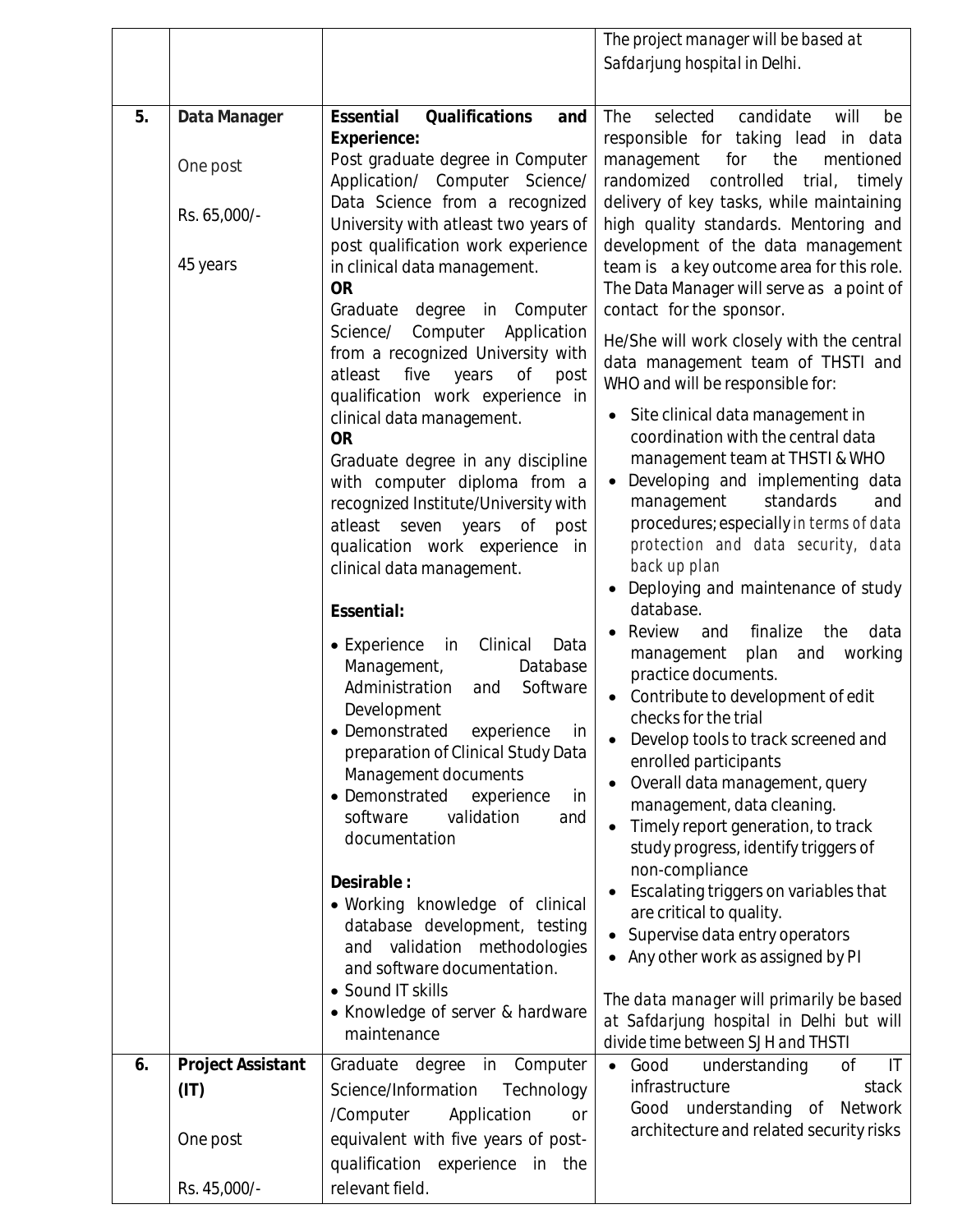|    | 35 years          | Desirable<br>experience<br>and<br>skills:<br>CCNA or higher<br>Hands-on<br>experience<br>with<br>monitoring, network diagnostic<br>and network analytics tools                                                                                                                                                                                                                                                                                                                                                                                                                                                                                                                                                                                      | Maintaining<br>&<br>troubleshooting<br>computer networks including VPN,<br>routers and physical hardware<br>Configuration of Firewall. Secures<br>network system by establishing and<br>enforcing policies and defining and<br>monitoring access. Traffic inspection<br>Configuration and maintenance of<br>Servers, IPs<br>Can work on VMware platforms<br>Configuring and installing various<br>network devices and services (e.g.,<br>routers, switches, firewalls,<br>load<br>balancers, VPN, QoS)<br>Monitor<br>network<br>activity<br>and<br>configure network systems<br>using<br>complex computer software, DHCP,<br>DNS,<br>Expertise<br>in<br>LINUX<br>Server<br>Administration                                                                                                                                                                                                                                                                |
|----|-------------------|-----------------------------------------------------------------------------------------------------------------------------------------------------------------------------------------------------------------------------------------------------------------------------------------------------------------------------------------------------------------------------------------------------------------------------------------------------------------------------------------------------------------------------------------------------------------------------------------------------------------------------------------------------------------------------------------------------------------------------------------------------|----------------------------------------------------------------------------------------------------------------------------------------------------------------------------------------------------------------------------------------------------------------------------------------------------------------------------------------------------------------------------------------------------------------------------------------------------------------------------------------------------------------------------------------------------------------------------------------------------------------------------------------------------------------------------------------------------------------------------------------------------------------------------------------------------------------------------------------------------------------------------------------------------------------------------------------------------------|
| 7. | Project Assistant | Essential<br>Qualification<br>and<br>Experience:<br>Post graduate degree in a health-                                                                                                                                                                                                                                                                                                                                                                                                                                                                                                                                                                                                                                                               | The<br>candidate<br>selected<br>will<br>be<br>responsible for providing support to<br>project office operations performing a                                                                                                                                                                                                                                                                                                                                                                                                                                                                                                                                                                                                                                                                                                                                                                                                                             |
|    | One post          | related discipline with at least one                                                                                                                                                                                                                                                                                                                                                                                                                                                                                                                                                                                                                                                                                                                | variety of standard administrative duties                                                                                                                                                                                                                                                                                                                                                                                                                                                                                                                                                                                                                                                                                                                                                                                                                                                                                                                |
|    | Rs. 45,000/-      | year of post qualification relevant/<br>administrative<br>experience<br>in<br>organization/<br>government                                                                                                                                                                                                                                                                                                                                                                                                                                                                                                                                                                                                                                           | including typing of official documents<br>ensuring high quality and accuracy of<br>work.                                                                                                                                                                                                                                                                                                                                                                                                                                                                                                                                                                                                                                                                                                                                                                                                                                                                 |
|    | 35 years          | organization of repute.<br><b>OR</b><br>Graduate in any discipline with at<br>three years<br>Οf<br>least<br>post<br>qualification<br>relevant/<br>administrative<br>experience<br>in<br>government<br>organization/<br>organization of repute<br>Essential:<br>$\bullet$ Good<br>English<br>communication<br>skills<br>• Demonstrated<br>ability<br>to<br>understand,<br>explain<br>and<br>communicate<br>and<br>manage<br>project using standard tools and<br>templates<br>• Computer<br>skills<br>including<br>proficiency in use of Microsoft<br>Office, Ms-Word, Excel, Power-<br>point applications<br>Desirable:<br>Proficiency in typing<br>Should be able to handle word<br>processor and conversant with<br>secretarial practice Effective | He/She will be responsible for:<br>Implementing,<br>maintaining<br>and<br>developing efficient and effective<br>administrative systems<br>• Providing<br>admin<br>support<br>to<br>conferences, workshops and project<br>related field visits<br>Assisting<br>in<br>compilation<br>and<br>preparation<br>of<br>briefing<br>and<br>materials, speeches,<br>presentation<br>background<br>information<br>and<br>documentation for meetings<br>Arranging for travel and<br>hotel<br>reservations;<br>preparing<br>travel<br>authorizations,<br>Processing requests for visas, identity<br>cards and other documents for<br>research staff.<br>• Providing<br>support for<br>efficient<br>functioning of the Project Team<br>Ordering and checking resources and<br>purchases for the team<br>Liaising with the project manager at<br>the clinical site for ensuring smooth<br>conduct of study at site: adequate site<br>staff, site staff leaves, contract |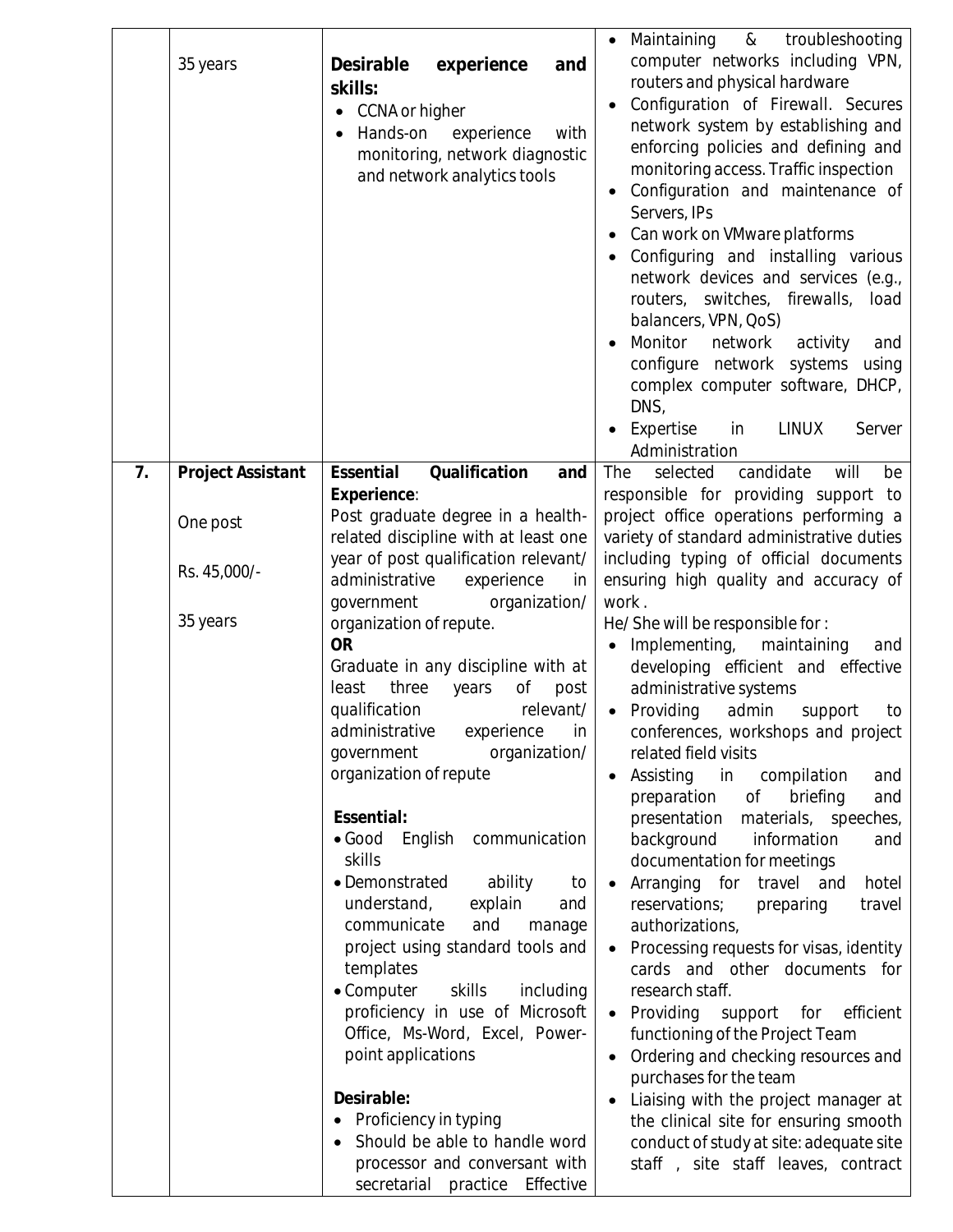|    |                                                                    | time management skills and<br>ability to manage competing<br>priorities.<br>Good knowledge of Excel for<br>office accounting and budgeting<br>Interpersonal skills and ability to<br>work effectively in a team                                                                                                                                                                                                                                                                                                                                                                                                                                                                                                                                                       | extension, salaries; procurement of<br>equipment and consumables for site<br>Developing a system to ensure timely<br>delivery of supplies to site<br>Primary liaison to the Procurement<br>Department for equipment order<br>placement process invoices when<br>received<br>Handling requests of travel and<br>logistics arrangements for the team<br>Arranging vehicle transportation,<br>regular vehicle maintenance and<br>insurance;<br>Management of office stationery<br>supplies, including maintenance of<br>office<br>assets<br>and<br>stationery,<br>distribution of stationery as required<br>by staff and keeping a log of<br>distribution<br>Maintaining filing system ensuring<br>safekeeping of essential documents<br>for the trial;<br>Follow up on deadlines, commitments<br>made, actions taken<br>The project assistant will be based at THSTI                                                                                          |
|----|--------------------------------------------------------------------|-----------------------------------------------------------------------------------------------------------------------------------------------------------------------------------------------------------------------------------------------------------------------------------------------------------------------------------------------------------------------------------------------------------------------------------------------------------------------------------------------------------------------------------------------------------------------------------------------------------------------------------------------------------------------------------------------------------------------------------------------------------------------|-------------------------------------------------------------------------------------------------------------------------------------------------------------------------------------------------------------------------------------------------------------------------------------------------------------------------------------------------------------------------------------------------------------------------------------------------------------------------------------------------------------------------------------------------------------------------------------------------------------------------------------------------------------------------------------------------------------------------------------------------------------------------------------------------------------------------------------------------------------------------------------------------------------------------------------------------------------|
| 8. | Research<br>Assistant<br>Fifteen posts<br>Rs. 32,000/-<br>35 years | $12^{\text{th}}$<br>Diploma<br>Standard<br>and<br>in<br>Nursing & Midwifery (GNM)<br><b>or</b><br>equivalent and registered nurse or<br><b>ANM</b><br><b>OR</b><br>BSc (Nursing)<br><b>OR</b><br>Nursing "A" Certificate with 3 years'<br>experience in hospital<br><b>OR</b><br>Nursing Assistant Class III & above<br>form the Armed Forces.<br>Desirable:<br>• 2 years' work experience in<br>Obstetrics or Midwifery or Dept of<br>Neonatology or Nursery<br>• Computer<br>skills<br>including<br>proficiency in use of Microsoft<br>Office applications<br>• Ability to establish and maintain<br>effective working relationships<br>co-workers,<br>with<br>managers,<br>investigators<br>• Good understanding of needs for<br>project and job responsibilities. | The research assistants (RAs) will perform<br>shift duties to provide cover for the trial<br>round the clock (24 X 7). Different teams<br>of RAs will be formed for screening and<br>enrollment,<br>administration<br>Оf<br>intervention and monitoring, outcome<br>assessment in newborns and mothers.<br>The selected candidates will be deployed<br>in one of the teams on a rotating basis and<br>will be responsible for:<br>• Pre-screening of all women reporting to<br>the GRR/ emergency/ admitted in<br>hospital for child birth in the late<br>preterm period<br>• Taking written informed consent<br>• Screening the pregnant women for<br>eligibility for participation in the study<br>• Assigning the correct intervention to a<br>newly enrolled woman<br>• Administering<br>the<br>assigned<br>intervention to the enrolled woman as<br>per protocol;<br>• Collecting data on all the relevant<br>examination for<br>clinical<br>assessing |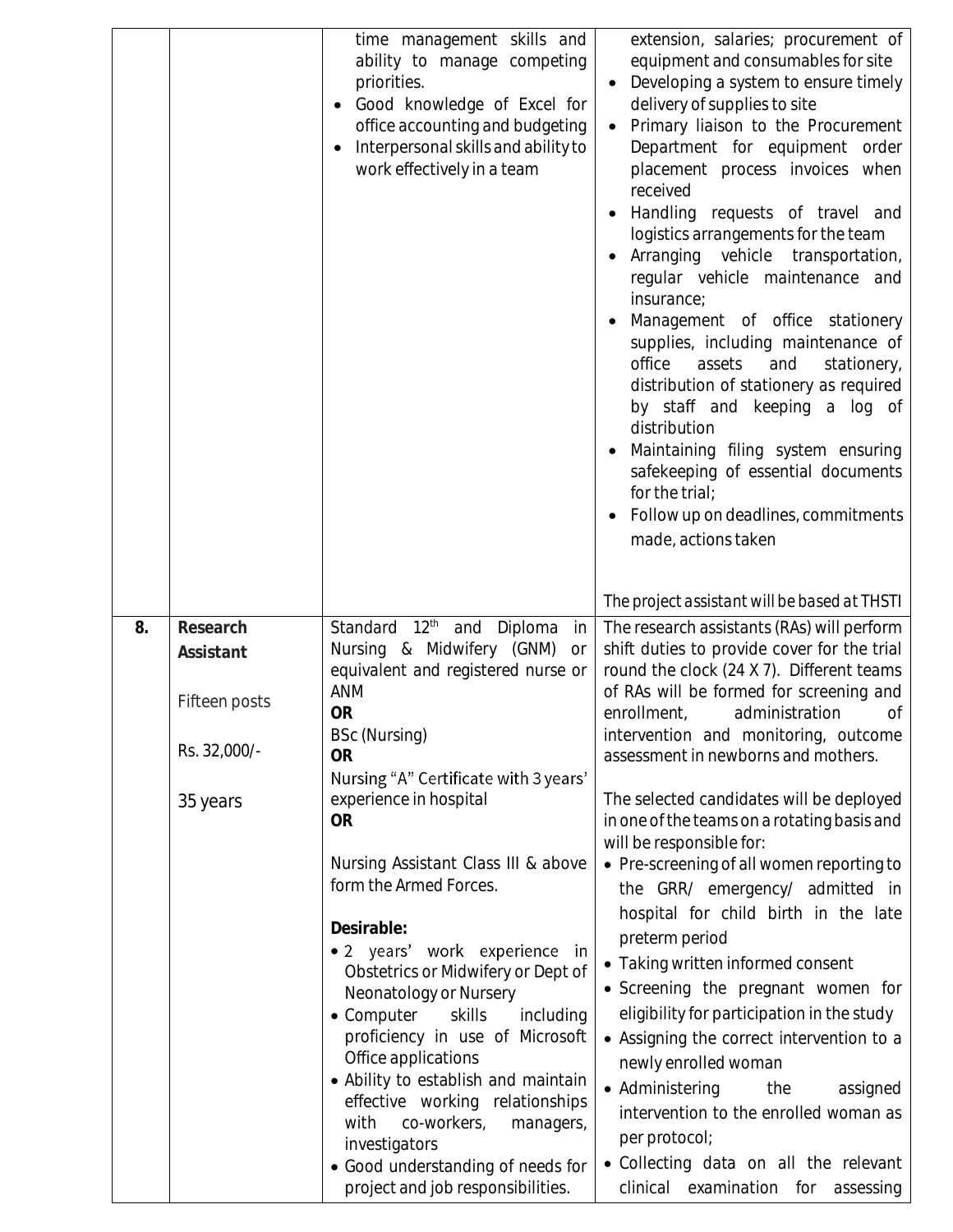|                                                                       | • Effective communication skills to<br>provide timely and appropriate<br>information to study participants                                                                                                                                                                                                                                                                                                                                                                                                                                                                                                                                                                                                                                                                                                                                                                                                                                                                                                            | outcomes, adverse events<br>• Completing the case report forms (CRF);<br>• Maintaining laboratory records<br>• Scheduling the follow up visits of the<br>baby born to enrolled mother<br>• Making reminder calls to the parent (s)/<br>caregiver of infant for a scheduled<br>follow up visit<br>• In case an enrolled infant has missed a<br>scheduled follow up visit-informing the<br>CRO for corrective action<br>• To carry out orders as prescribed by<br>resident doctors.<br>• Any other as assigned by PI.<br>The research assistants will be based<br>at Safdarjung hospital in Delhi                                                                                                                                                                                                                                                                                                                              |
|-----------------------------------------------------------------------|-----------------------------------------------------------------------------------------------------------------------------------------------------------------------------------------------------------------------------------------------------------------------------------------------------------------------------------------------------------------------------------------------------------------------------------------------------------------------------------------------------------------------------------------------------------------------------------------------------------------------------------------------------------------------------------------------------------------------------------------------------------------------------------------------------------------------------------------------------------------------------------------------------------------------------------------------------------------------------------------------------------------------|------------------------------------------------------------------------------------------------------------------------------------------------------------------------------------------------------------------------------------------------------------------------------------------------------------------------------------------------------------------------------------------------------------------------------------------------------------------------------------------------------------------------------------------------------------------------------------------------------------------------------------------------------------------------------------------------------------------------------------------------------------------------------------------------------------------------------------------------------------------------------------------------------------------------------|
| 9.<br>Data Entry<br>Operator<br>Two posts<br>Rs. 30,000/-<br>30 years | Essential<br>Qualifications<br>and<br>Experience:<br>Graduate degree in Computer<br>Science/<br>Computer<br>application<br>from a recognized University with<br>atleast<br>two<br>years<br>Оf<br>post<br>qualification work experience in<br>clinical data management.<br><b>OR</b><br>Graduate degree in any discipline<br>with computer diploma from a<br>recognized Institute/University with<br>atleast three years of post<br>qualification work experience in<br>clinical data management<br>Essential:<br>• Demonstrated speed test of not<br>less than 15000 key depressions<br>per hour through speed test on<br>computer<br>• Computer<br>skills<br>including<br>proficiency in use of Microsoft<br>Office applications<br>Desirable:<br>Experience of working in a<br>research<br>healthcare<br><b>Or</b><br>environment<br>Working knowledge of clinical<br>database development, testing<br>and validation methodologies<br>and data management.<br>Sound IT skills<br>Well versed in recording the data | The<br>selected<br>candidates<br>will<br>be<br>responsible<br>data<br>for<br>entry,<br>query<br>management<br>He/ She will work closely with the data<br>manager and will be responsible for:<br>• Accurate transcription of data from<br>paper CRF to the electronic platform in<br>a timely manner<br>• Query management<br>• Tracking progress of study; generating<br>update reports<br>• Providing support in preparing<br>presentations,<br>• Providing<br>project<br>support<br>to<br>management team in typing of official<br>documents.<br>• Providing support during workshops<br>and project related field visits.<br>· Assisting in compilation<br>and<br>preparation<br>$\circ$ f<br>briefing<br>and<br>presentation materials, background<br>information and documentation for<br>meetings.<br>• Any other work as assigned by PI<br>The data entry operators will be based at<br>Safdarjung hospital in Delhi |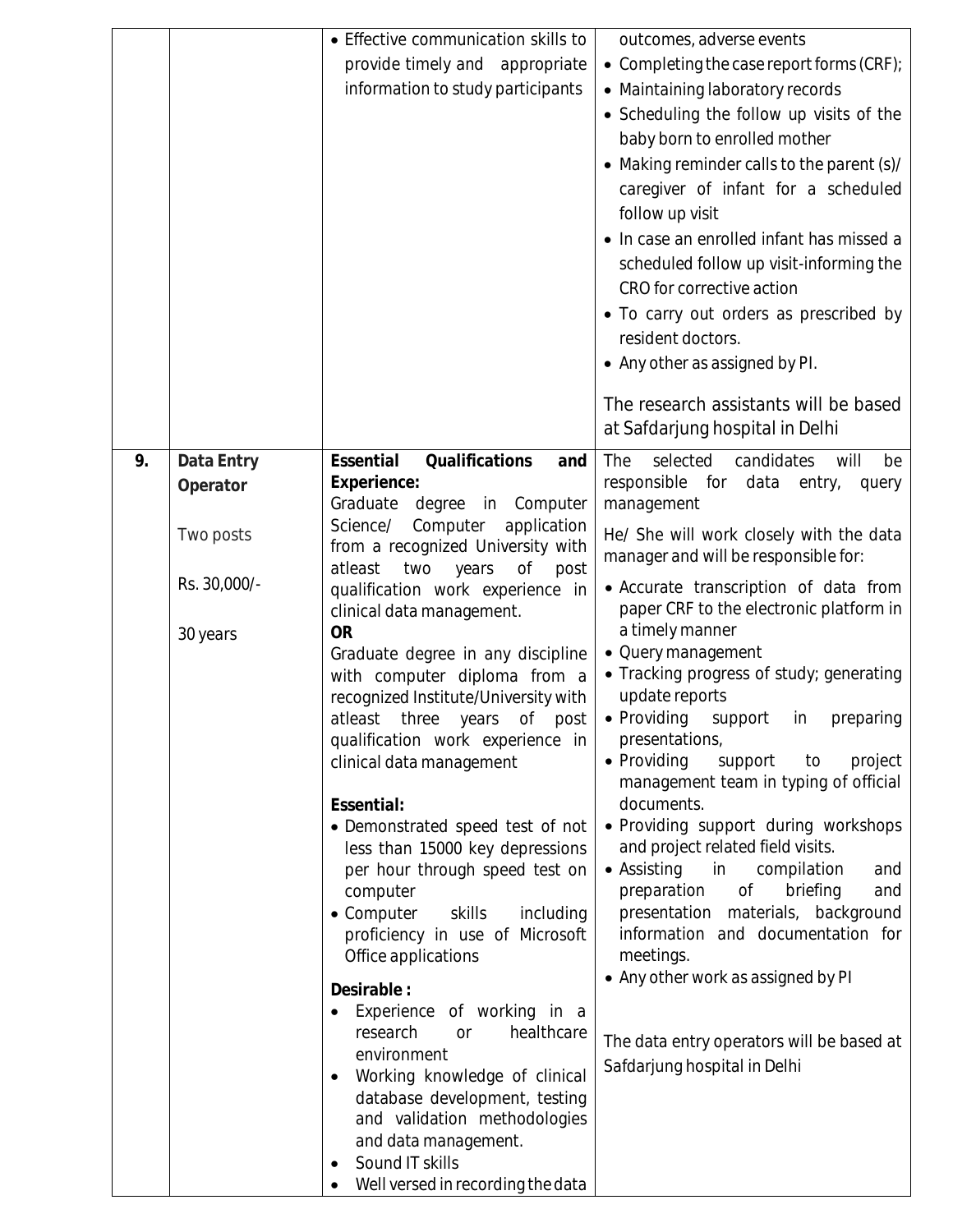|     |                                                                                                                                                      | Ability to establish and maintain<br>effective working relationships                                                                                                                                                                                                                                                                                                                                                                                                                                              |                                                                                                                                                                                                                                                                                                                                                                                                                                                                                                                                                                                                                                                                                                                                                                                                                                                                                                                                                                                                                                                                                                                                |
|-----|------------------------------------------------------------------------------------------------------------------------------------------------------|-------------------------------------------------------------------------------------------------------------------------------------------------------------------------------------------------------------------------------------------------------------------------------------------------------------------------------------------------------------------------------------------------------------------------------------------------------------------------------------------------------------------|--------------------------------------------------------------------------------------------------------------------------------------------------------------------------------------------------------------------------------------------------------------------------------------------------------------------------------------------------------------------------------------------------------------------------------------------------------------------------------------------------------------------------------------------------------------------------------------------------------------------------------------------------------------------------------------------------------------------------------------------------------------------------------------------------------------------------------------------------------------------------------------------------------------------------------------------------------------------------------------------------------------------------------------------------------------------------------------------------------------------------------|
|     |                                                                                                                                                      | with<br>co-workers, managers,<br>investigators                                                                                                                                                                                                                                                                                                                                                                                                                                                                    |                                                                                                                                                                                                                                                                                                                                                                                                                                                                                                                                                                                                                                                                                                                                                                                                                                                                                                                                                                                                                                                                                                                                |
| 10. | Field Worker                                                                                                                                         | Standard 10 with minimum six<br>years' of post qualification work                                                                                                                                                                                                                                                                                                                                                                                                                                                 | The field worker may be asked to perform<br>shift duties to provide extended cover for                                                                                                                                                                                                                                                                                                                                                                                                                                                                                                                                                                                                                                                                                                                                                                                                                                                                                                                                                                                                                                         |
|     | Four posts                                                                                                                                           | experience in clinical trials/ health<br>related research projects.                                                                                                                                                                                                                                                                                                                                                                                                                                               | the trial.<br><b>The</b><br>selected<br>candidates<br>will<br>be                                                                                                                                                                                                                                                                                                                                                                                                                                                                                                                                                                                                                                                                                                                                                                                                                                                                                                                                                                                                                                                               |
|     | Rs. 20,000/-                                                                                                                                         | <b>OR</b><br>Standard 12 with minimum four<br>qualification<br>years'<br>of<br>post                                                                                                                                                                                                                                                                                                                                                                                                                               | responsible for:<br>• Daily calibration of equipment at site;                                                                                                                                                                                                                                                                                                                                                                                                                                                                                                                                                                                                                                                                                                                                                                                                                                                                                                                                                                                                                                                                  |
|     | 50 years                                                                                                                                             | experience in clinical trials/ health<br>related research projects.<br><b>OR</b>                                                                                                                                                                                                                                                                                                                                                                                                                                  | maintaining equipment log, calibration<br>logs, ensuring smooth functioning of<br>equipment at site                                                                                                                                                                                                                                                                                                                                                                                                                                                                                                                                                                                                                                                                                                                                                                                                                                                                                                                                                                                                                            |
|     |                                                                                                                                                      | Degree/ Diploma in MLT<br>with<br>minimum two years' of<br>post<br>qualification experience in clinical<br>trials/<br>health<br>related<br>research<br>projects.<br><b>OR</b><br>Degree/<br>Diploma<br>clinical<br>in<br>research.<br>Desirable:<br>. Work experience in community<br>trials/ as clinical field workers/ in<br>the maternal and child health<br>domain<br>· Basic business computer skills<br>(MS Word, Excel, e-mail)<br>. Well versed in recording the data<br>• Effective communication skills | • Transportation of<br>investigational<br>product (IP) at site and central facility at<br>THSTI, prepare logs and liaising with<br>the Project Manager.<br>• Inventory management (at site)<br>• Transportation of laboratory samples<br>to hospital site lab/ any laboratory in<br>the close vicinity of the hospital<br>• Collecting reports of routine laboratory<br>tests performed for enrolled participant<br>or her newborn from the hospital lab or<br>other laboratory<br>• Maintaining laboratory records<br>• Follow up of all enrolled mothers and<br>their newborns; making home visits to<br>the enrolled participants house for post<br>discharge data collection if the need<br>arises<br>• Making reminder calls to the enrolled<br>participant for scheduled follow up<br>visits<br>• Escorting the mother-newborn duo to<br>their home at the time of discharge<br>• Ensuring cleanliness at site<br>• Assisting the project manager/ CRO/<br>research assistant/ DM team in all study<br>related activities at the site<br>• Assisting the project manager<br>in<br>maintaining all documentation at site- |
|     |                                                                                                                                                      |                                                                                                                                                                                                                                                                                                                                                                                                                                                                                                                   | photocopying<br>or<br>scanning<br>Οf<br>documents if required<br>• Any other as assigned by PI/ co PI                                                                                                                                                                                                                                                                                                                                                                                                                                                                                                                                                                                                                                                                                                                                                                                                                                                                                                                                                                                                                          |
|     |                                                                                                                                                      |                                                                                                                                                                                                                                                                                                                                                                                                                                                                                                                   | The field workers will be based at<br>Safdarjung hospital in Delhi                                                                                                                                                                                                                                                                                                                                                                                                                                                                                                                                                                                                                                                                                                                                                                                                                                                                                                                                                                                                                                                             |
|     | Last date for receipt of online application: 19th May 2022.<br>The applications will be scrutinised/shortlisted and processed for further selection. |                                                                                                                                                                                                                                                                                                                                                                                                                                                                                                                   |                                                                                                                                                                                                                                                                                                                                                                                                                                                                                                                                                                                                                                                                                                                                                                                                                                                                                                                                                                                                                                                                                                                                |

The tantative dates of written test/skill test/interivew: **27-31 May 2022**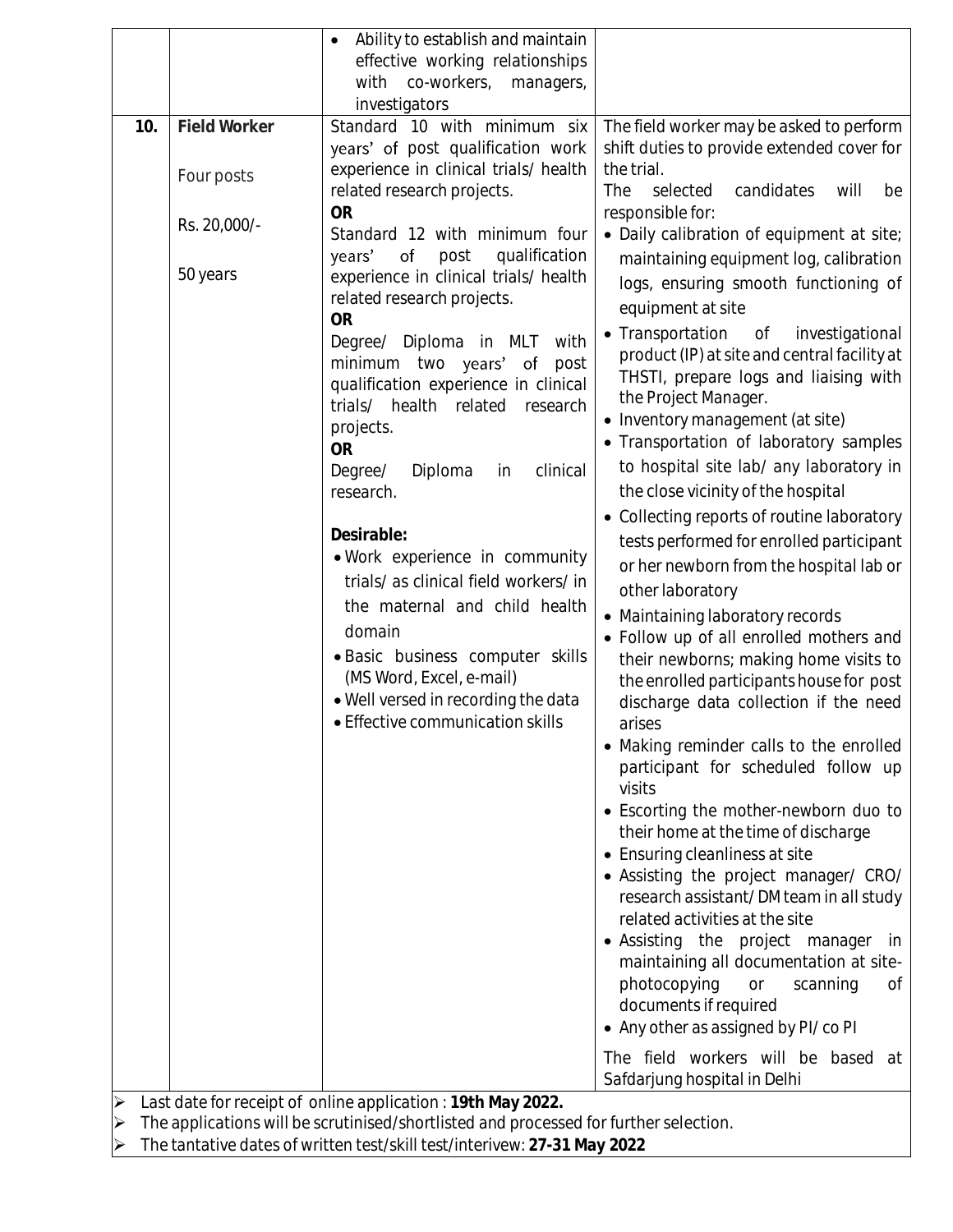## **GENERAL TERMS & CONDITIONS:**

- a) These are short-term positions and extension will be granted subject to satisfactory performance of the incumbents and tenure of the project for which they are selected. Those appointed to these positions will not have any claim for regularization of their employment.
- b) All educational, professional and technical qualification should be from a recognized Board/University.
- c) The experience requirement specified above shall be the experience acquired after obtaining the minimum educational qualifications specified for the post.
- d) Closing date of online application will be the **CRUCIAL DATE** for determining eligibility with regard to age, essential qualification etc.
- e) The age limit, qualification, experience and other requirements may be relaxed at the discretion of the competent authority, in case of candidates who are otherwise suitable. In case candidates are not found suitable for the posts notified, they can be offered lower post / lower emoluments on the recommendation of the Selection Committee.
- f) Age and other relaxations for direct recruits and departmental candidates: 1. By five years for candidates belonging to SC/ST communities. 2. By three years for candidates belonging to OBC communities. 3. For Persons with Benchmark Disabilities (PwBD) falling under the following categories : (i) UR - ten years, ii) OBC - 13 years (iii) SC/ST - 15 4. Age is relaxable for Central Government servants up to five years in accordance with the instructions or orders issued by the Central Government, from time-to-time. 5. There is no upper age limit for the Institute employees who are treated as departmental candidates.
- g) All results will be published on our website and all future communications will be only through email
- h) In case a large number of applications are received, screening will be done to limit the number of candidates to those possessing higher/relevant qualification and experience.
- i) With regard to any provisions not covered in this notification, the bye laws of THSTI / Govt. of India rules / guidelines shall prevail.
- j) Canvassing wrong in any form will be a disqualification

## **HOW TO APPLY:**

- 1. **Documents to be kept handy before filling up the online application:** (all the documents except (i) should be in pdf format) :
	- i) A soft copy of your passport size photo and signature. (jpeg/jpg/png format)
	- ii) A comprehensive CV containing details of qualification, positions held, professional experience / distinctions etc.
	- iii) Matriculation certificate (equivalent to 10th Standard) / Mark sheet
	- iv) Intermediate certificate (equivalent to 12th Standard) / Mark sheet
	- v) Graduation/Diploma degree certificate / Mark sheet (if applicable)
	- vi) Post-Graduation degree certificate & Mark sheet (if applicable)
	- vii) PhD degree/certificate (if applicable)
- viii) Relevant experience certificates (if applicable)